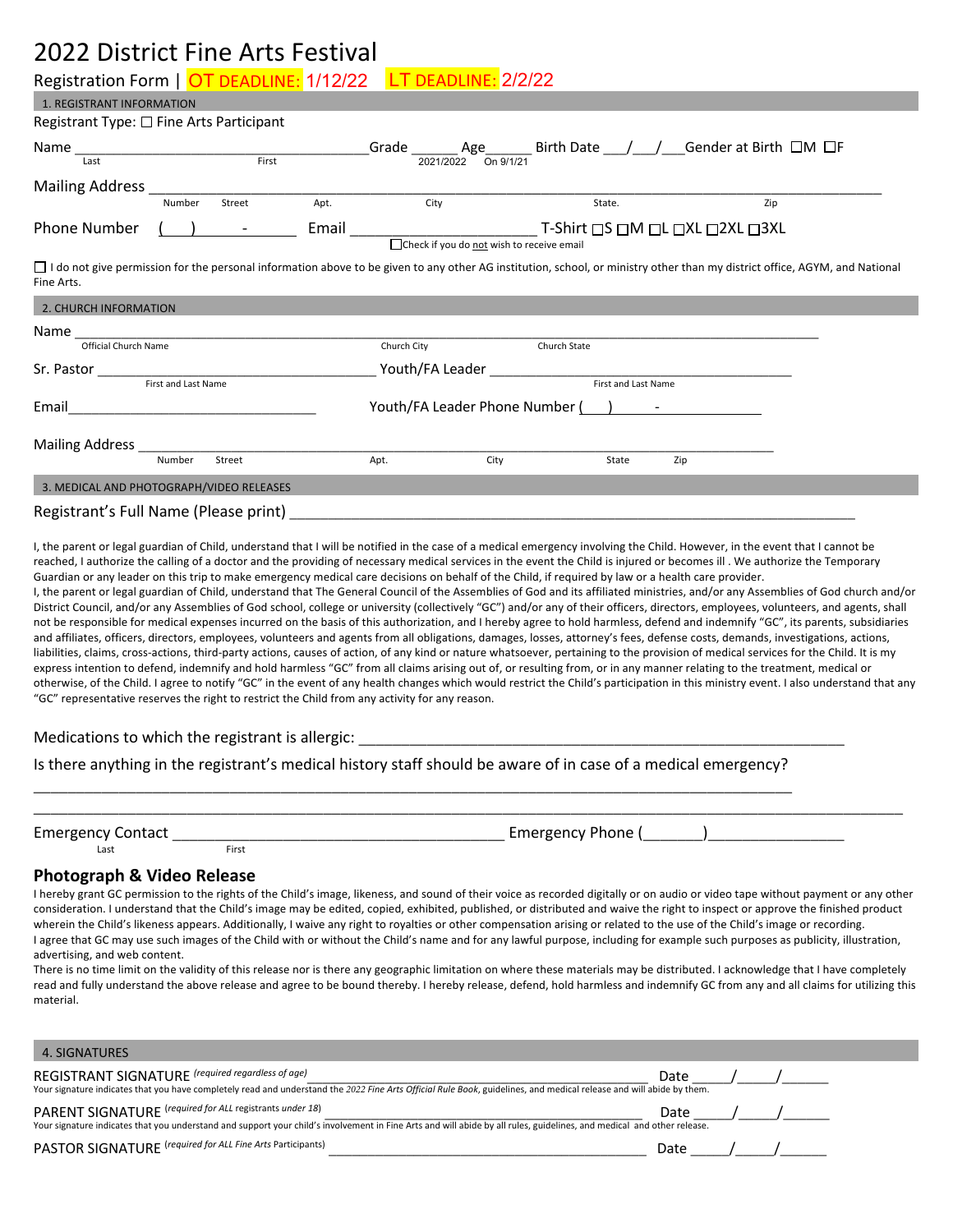### 5. FINE ARTS CATEGORY SELECTION

Please select all categories you wish to register for. Please list complete group information on page 3.

# **Art Division**

| ווטוכועוש וו                  |  |  |  |  |  |
|-------------------------------|--|--|--|--|--|
| <b>Graphic Design</b>         |  |  |  |  |  |
| Photography, Digital, Jr.     |  |  |  |  |  |
| Photography, Digital, Sr.     |  |  |  |  |  |
| Photography, Film             |  |  |  |  |  |
| Photography, Mobile           |  |  |  |  |  |
| T-Shirt Design                |  |  |  |  |  |
| Visual Art, Three-Dimensional |  |  |  |  |  |
| Visual Art, Two-Dimensional,  |  |  |  |  |  |
| Alternative Media             |  |  |  |  |  |
| Visual Art, Two-Dimensional,  |  |  |  |  |  |
| Painting and Drawing          |  |  |  |  |  |
|                               |  |  |  |  |  |
|                               |  |  |  |  |  |
| <b>Communication Division</b> |  |  |  |  |  |
| American Sign Language Group  |  |  |  |  |  |
| American Sign Language Solo   |  |  |  |  |  |
| Children's Lesson Group       |  |  |  |  |  |
| Children's Lesson Solo        |  |  |  |  |  |
| Promo Video                   |  |  |  |  |  |
| <b>Puppetry Group</b>         |  |  |  |  |  |
| <b>Puppetry Solo</b>          |  |  |  |  |  |
| <b>Short Film</b>             |  |  |  |  |  |
| Short Sermon, Jr.             |  |  |  |  |  |
| Short Sermon, Sr.             |  |  |  |  |  |
| Short Sermon, Spanish         |  |  |  |  |  |

# **Dance Division**

| Worship Dance Solo, Jr. |
|-------------------------|
| Worship Dance Solo, Sr. |
|                         |

# (Dance cont.) Worship Dance Troupe, Large Worship Dance Troupe, Small

### Drama Division

Drama Ensemble, Large Drama Ensemble, Small Drama Solo Dramatized Quoting, Ensemble Dramatized Quoting, Solo Human Video Ensemble, Large Human Video Ensemble, Small Human Video Ensemble, Spanish Human Video Solo, Jr. Human Video Solo, Sr. Musical Theater, Ensemble Musical Theater, Solo, Jr. Musical Theater, Solo, Sr. Readers Theater  $\Box$  Stand-Up Comedy

#### **Instrumental Division**

Bass Solo Brass Solo Guitar Solo Instrumental Ensemble, Contemporary Instrumental Ensemble, Traditional Instrumental Solo, Folk Percussion Ensemble, Traditional Percussion Solo, Traditional, Jr. Percussion Solo, Traditional, Sr. Percussion, Unconventional Piano Solo Piano Solo, Classical

- (Instrumental cont.) String Solo
- Woodwind Solo

# **Vocal Division**

Choir Christian Band Rap Group Rap Solo Songwriting Vocal Ensemble, Large Vocal Ensemble, Small Vocal Ensemble, Spanish Vocal Solo, Classical, Sr. Vocal Solo, Female, Jr. Vocal Solo, Female, Sr. Vocal Solo, Male, Jr. Vocal Solo, Male, Sr. Vocal Solo, Spanish Female Vocal Solo, Spanish Male Worship Leading, Solo, Jr.  $\square$  Worship Leading, Solo, Sr. Worship Team, Large Worship Team, Small

### **Writing Division**

□ Book Chapter Children's Literature Children's Literatu<br>
First Person Essay  $\Box$  Flash Fiction Mini Saga Poetry, Jr. Poetry, Sr.